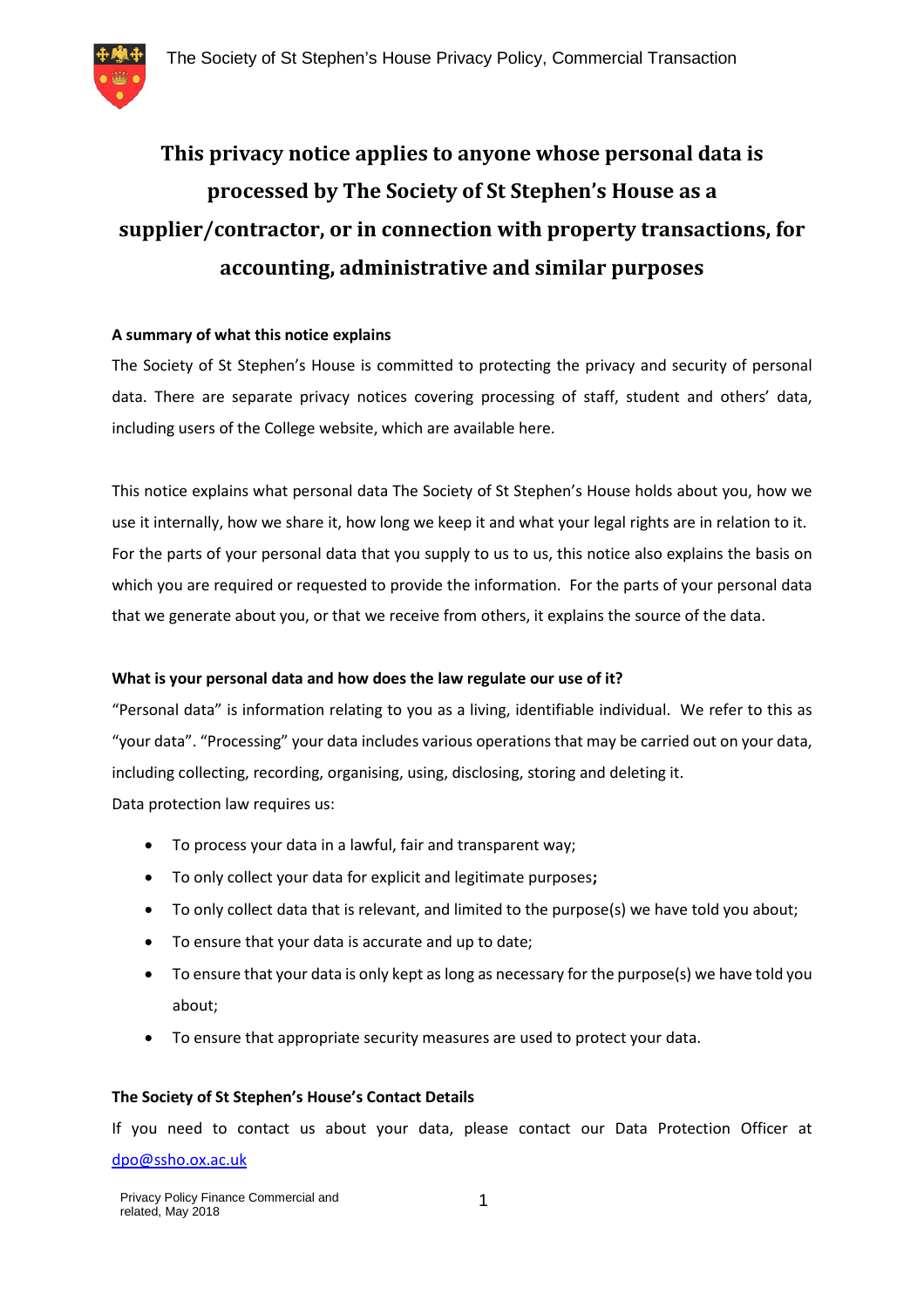

#### **Data that you provide to us and the possible consequences of you not providing it**

In most cases the data you provide will be a necessary requirement of your transaction with the college. If you do not provide your data, we will not be able to process the transaction.

#### **Other sources of your data**

Apart from the data that you provide to us, we may also process data about you that we generate about you, or that we receive from a third party (for example banks who provide us with your details when payments are made or received by The Society of St Stephen's House)

#### **The lawful basis on which we process your data**

The law requires that we provide you with information about the lawful basis on which we process your personal data, and for what purposes. Most commonly, we will process your data on the following lawful grounds:

- Where it is necessary for performance of our contract with you;
- Where it is necessary in order to take steps at your request prior to entering a contract.
- Where it is necessary for our legitimate interests (or those of a third party) and your interests and fundamental rights do not override those interests.
- Where it is necessary to perform the contract we have entered into with you;
- Where necessary to comply with a legal obligation;

We may also use your data, typically in an emergency, where this is necessary to protect your vital interests, or someone else's vital interests.

# *How we apply further protection in the case of "Special Categories" of personal data*

"Special categories" of particularly sensitive personal data require higher levels of protection. We need to have further justification for collecting, storing and using this type of personal data. The Special Categories of personal data consist of data revealing:

- racial or ethnic origin;
- political opinions;
- religious or philosophical beliefs;
- trade union membership.

# They also consist of the processing of: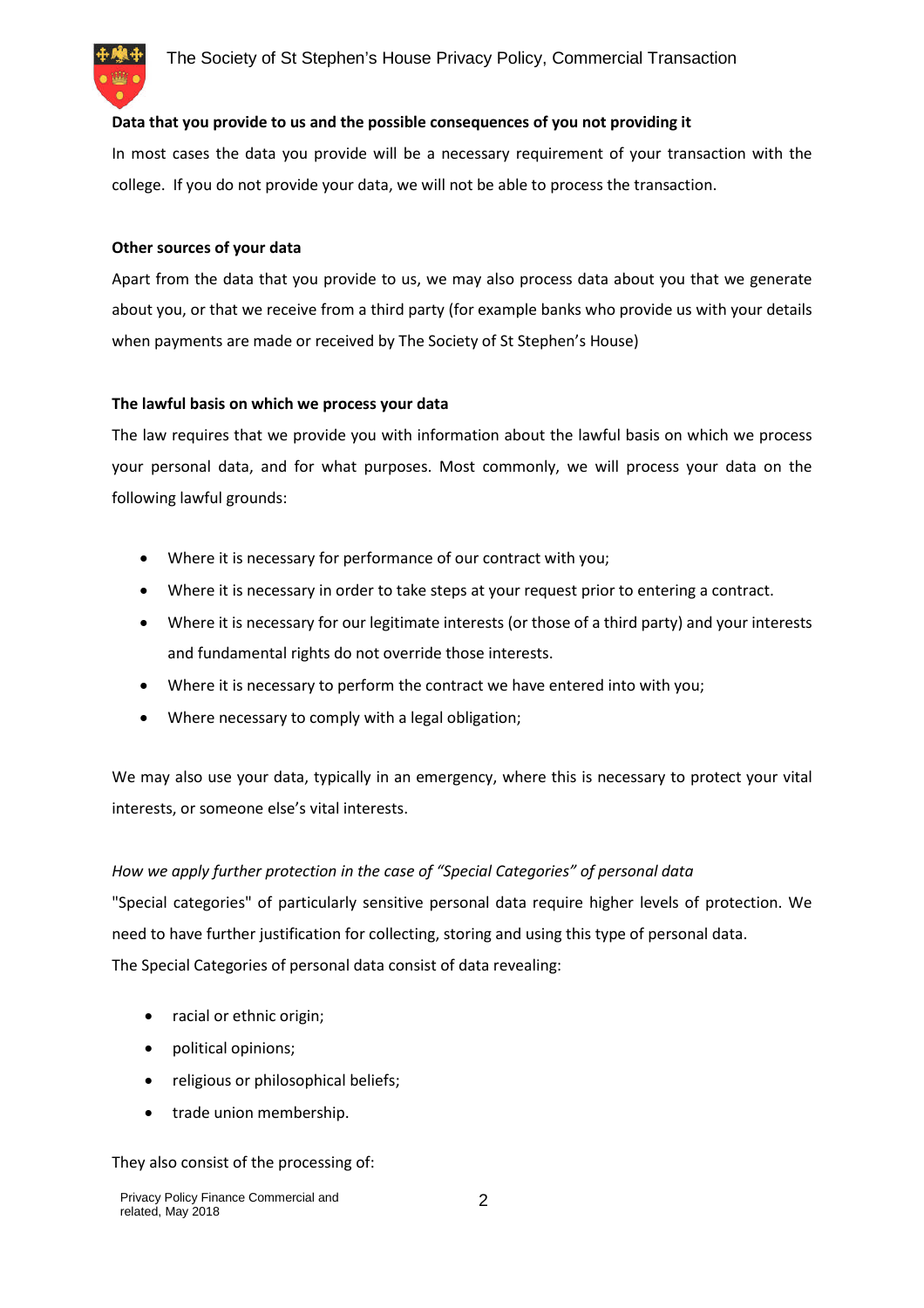

- genetic data;
- biometric data for the purpose of uniquely identifying someone;
- data concerning health;
- data concerning someone's sex life or sexual orientation.

We may process special categories of personal data in the following circumstances:

- With your explicit written consent; or
- Where it is necessary in the substantial public interest, in particular:
	- o is necessary for the purposes of the prevention or detection of an unlawful act, must be carried out without the consent of the data subject so as not to prejudice those purposes; or
	- o for equal opportunities monitoring;
- Where the processing is necessary for archiving purposes in the public interest, or for scientific or historical research purposes, or statistical purposes, subject to further safeguards for your fundamental rights and interests specified in law.

We have in place an appropriate policy document and/or other safeguards which we are required by law to maintain when processing such data. Less commonly, we may process this type of data where it is needed in relation to legal claims or where it is needed to protect your interests (or someone else's interests) and you are not capable of giving your consent, or where you have already made the data public.

# *Criminal convictions and allegations of criminal activity*

Further legal controls apply to data relating to criminal convictions and allegations of criminal activity. We may process such data on the same grounds as those identified for "special categories" referred to above.

# **Details of our processing activities, including our lawful basis for processing**

We have prepared a detailed table setting out the processing activities that we undertake, the source of the data, the reasons why we process it, how long we keep it and the lawful basis we rely on. The table includes detailed information about how and why we process various categories of data, and the related lawful basis. It includes processing of data: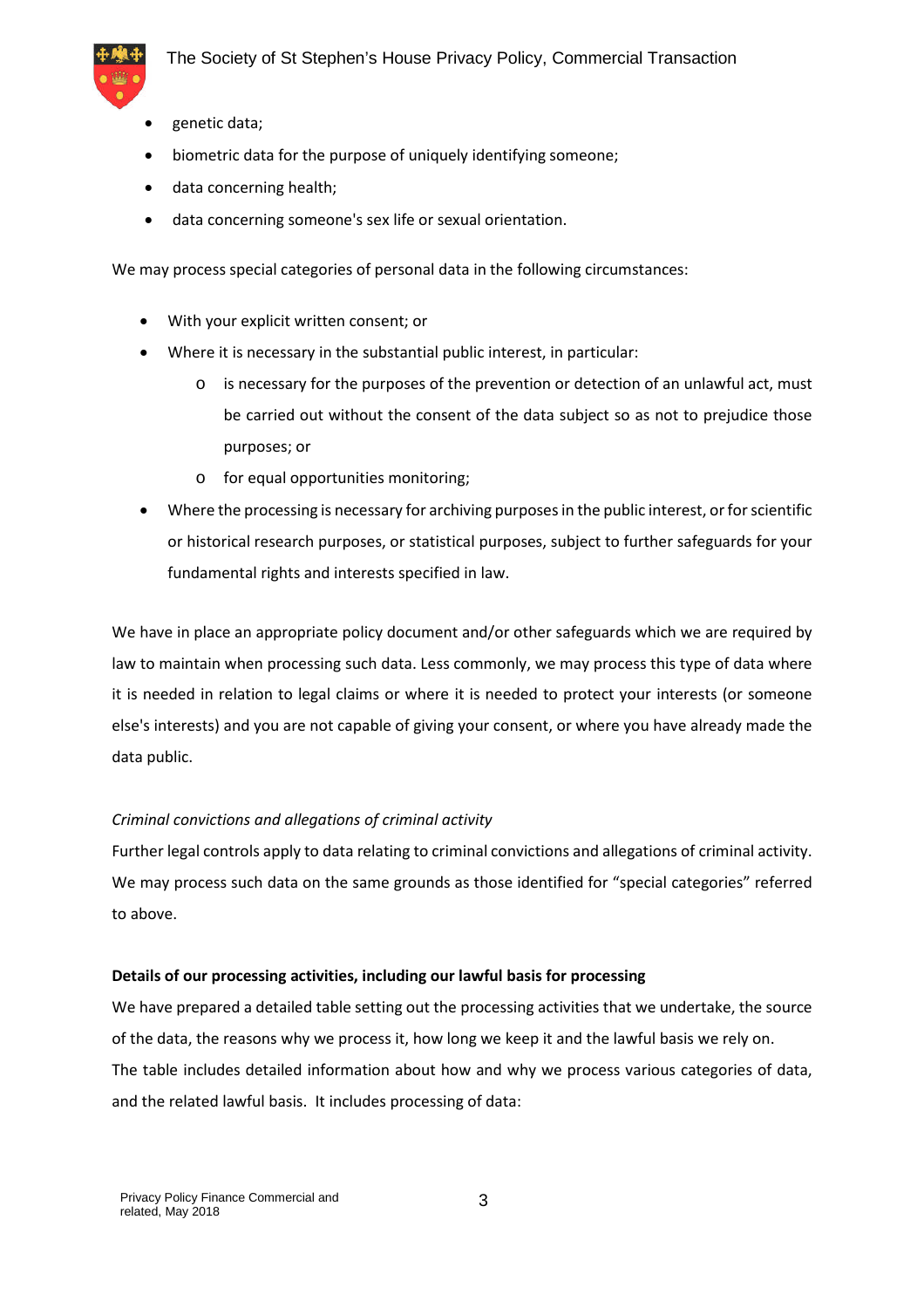

- about the selection of contractors/suppliers, including information about the quality and/or value of the work or products. The lawful basis for such processing is that the College has a legitimate interest in engaging suppliers and contractors that meet its required standards.
- in title documents, contracts, transfers and leases. Where you are a contracting party, the lawful basis for such processing is that the processing is necessary for performance of our contract with you. Otherwise, or after conclusion of any contract, the College has a legitimate interest in entering contracts, leases and transfers of land, and in retaining records and title documents to assist with the management of its properties.
- For legal or statutory compliance purposes that contain names and/or associated personal data. For example, copies of data supplied pursuant to requests made under data protection and/or freedom of information legislation, records made to comply with safeguarding, health and safety or counter-terrorism legislation, in connection with legal advice or claims, or to comply with auditors' requirements.

#### **How we share your data**

We will not sell your data to third parties. We will only share it with third parties if we are allowed or required to do so by law. This includes for example where we decide to report alleged criminal misconduct to the police.

All our third party service providers are required to take appropriate security measures to protect your personal information in line with our policies, and are only permitted to process your personal data for specific purposes in accordance with our instructions. We do not allow our third party providers to use your personal data for their own purposes.

#### **Sharing your data outside the European Union**

The law provides various further safeguards where data is transferred outside of the EU. When you are resident outside the EU in a country where there is no "adequacy decision" by the European Commission, and an alternative safeguard is not available, we may still transfer data to you which is necessary for performance of your contract with us (if you are a staff member or student).

Otherwise, we may transfer your data outside the European Union, but only for the purposes referred to in this notice and provided either: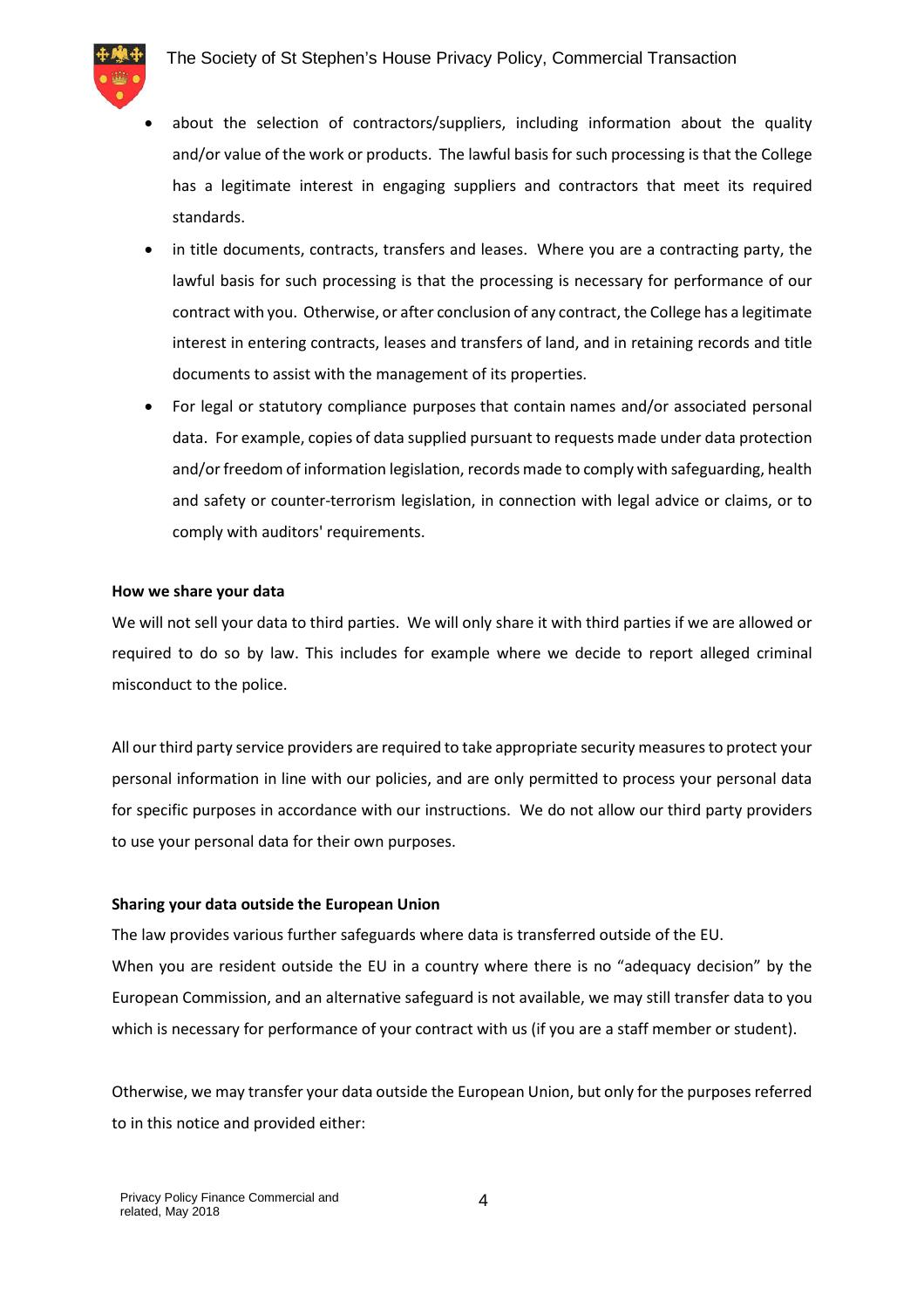

- There is a decision of the European Commission that the level of protection of personal data in the recipient country is adequate; or
- Appropriate safeguards are in place to ensure that your data is treated in accordance with UK data protection law, for example through the use of standard contractual clauses; or
- There is an applicable derogation in law which permits the transfer in the absence of an adequacy decision or an appropriate safeguard.

# **Automated decision-making**

We do not envisage that any decisions will be taken about you based solely on automated means, however we will notify you in writing if this position changes.

#### **How long we keep your data**

The detailed table of processing activities explains how long we will keep your data.

If there are legal proceedings, a regulatory, disciplinary or criminal investigation, suspected criminal activity, or relevant requests under data protection or freedom of information legislation, it may be necessary for us to suspend the deletion of data until the proceedings, investigation or request have been fully disposed of. Please note that we may keep anonymised statistical data indefinitely, but you cannot be identified from such data.

# **Your legal rights over your data**

Subject to certain conditions set out in UK data protection law, you have:

- The **right to request access** to a copy of your data, as well as to be informed of various information about how your data is being used;
- The **right to have any inaccuracies in your data corrected**, which may include the right to have any incomplete data completed;
- The **right to have your personal data erased** in certain circumstances;
- The **right to have the processing of your data suspended**, for example if you want us to establish the accuracy of the data we are processing.
- The right to receive a **copy of data you have provided to us**, and have that transmitted to another data controller (for example, another University or College).
- The **right to object to any direct marketing** (for example, email marketing or phone calls) by us, and to require us to stop such marketing.